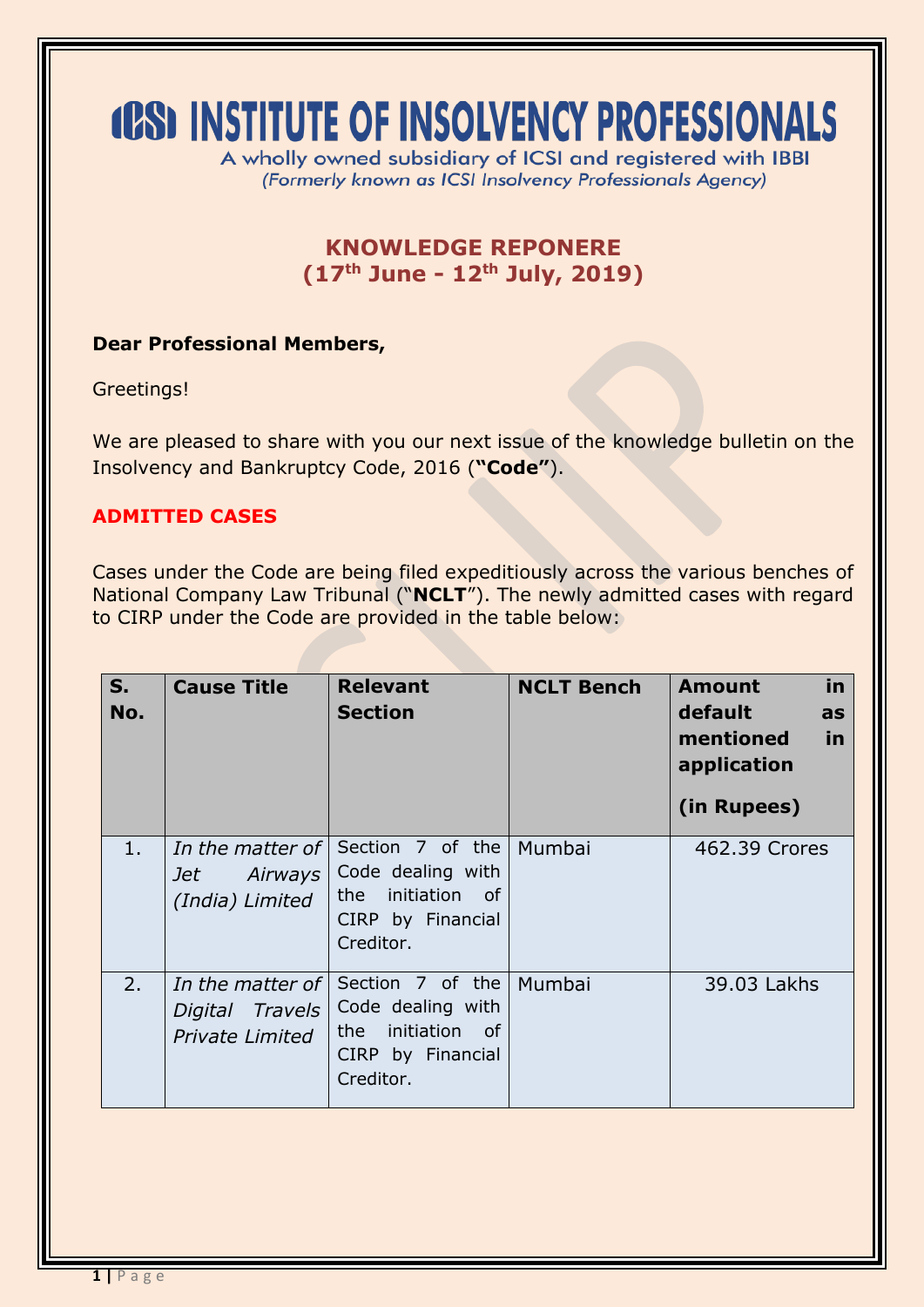## **LIST OF COMPANIES THAT HAVE RECENTLY UNDERGONE RESOLUTION**

| $S_{-}$<br><b>No</b> | <b>Case Title</b>                                                          | <b>Bench</b> | <b>Date of Order</b> |
|----------------------|----------------------------------------------------------------------------|--------------|----------------------|
| $\mathbf{1}$ .       | In the matter of Tiffins Barytes<br><b>Asbestors &amp; Paints Limited</b>  | Chennai      | 12.06.2019           |
| 2.                   | matter of KND<br>the<br><i>In</i><br>Engineering Technologies Pvt.<br>Ltd. | Kolkata      | 12.06.2019           |

## **LIST OF COMPANIES THAT HAVE RECENTLY UNDERGONE LIQUIDATION**

| <b>No</b> | <b>Case Title</b>                                               | <b>Bench</b> | <b>Date of Order</b> |
|-----------|-----------------------------------------------------------------|--------------|----------------------|
|           | In the matter of RLS Alloys   Chennai<br><b>Private Limited</b> |              | 14.06.2019           |

#### **NEWS UPDATE**

 **Jaypee home buyers protest at Jantar Mantar, seek government intervention**

Home buyers held protest at Jantar Mantar here and are planning to submit a petition to Finance Minister Nirmala Sitharaman in this regard. In their petition, the home buyers have appealed to the government to direct IDBI Bank and NBCC to resolve their differences on the resolution plan and IDBI Bank to vote for NBCC's resolution plan.

They also demand that the majority vote of home buyers in the CoC be treated as the vote of the whole voting sub-class of home buyers.

#### *Read more at:*

*[//economictimes.indiatimes.com/articleshow/69922344.cms?utm\\_source=co](https://economictimes.indiatimes.com/articleshow/69922344.cms?utm_source=contentofinterest&utm_medium=text&utm_campaign=cppst) [ntentofinterest&utm\\_medium=text&utm\\_campaign=cppst](https://economictimes.indiatimes.com/articleshow/69922344.cms?utm_source=contentofinterest&utm_medium=text&utm_campaign=cppst)*

**Jet's resolution process on the fast track; shares jump 9%**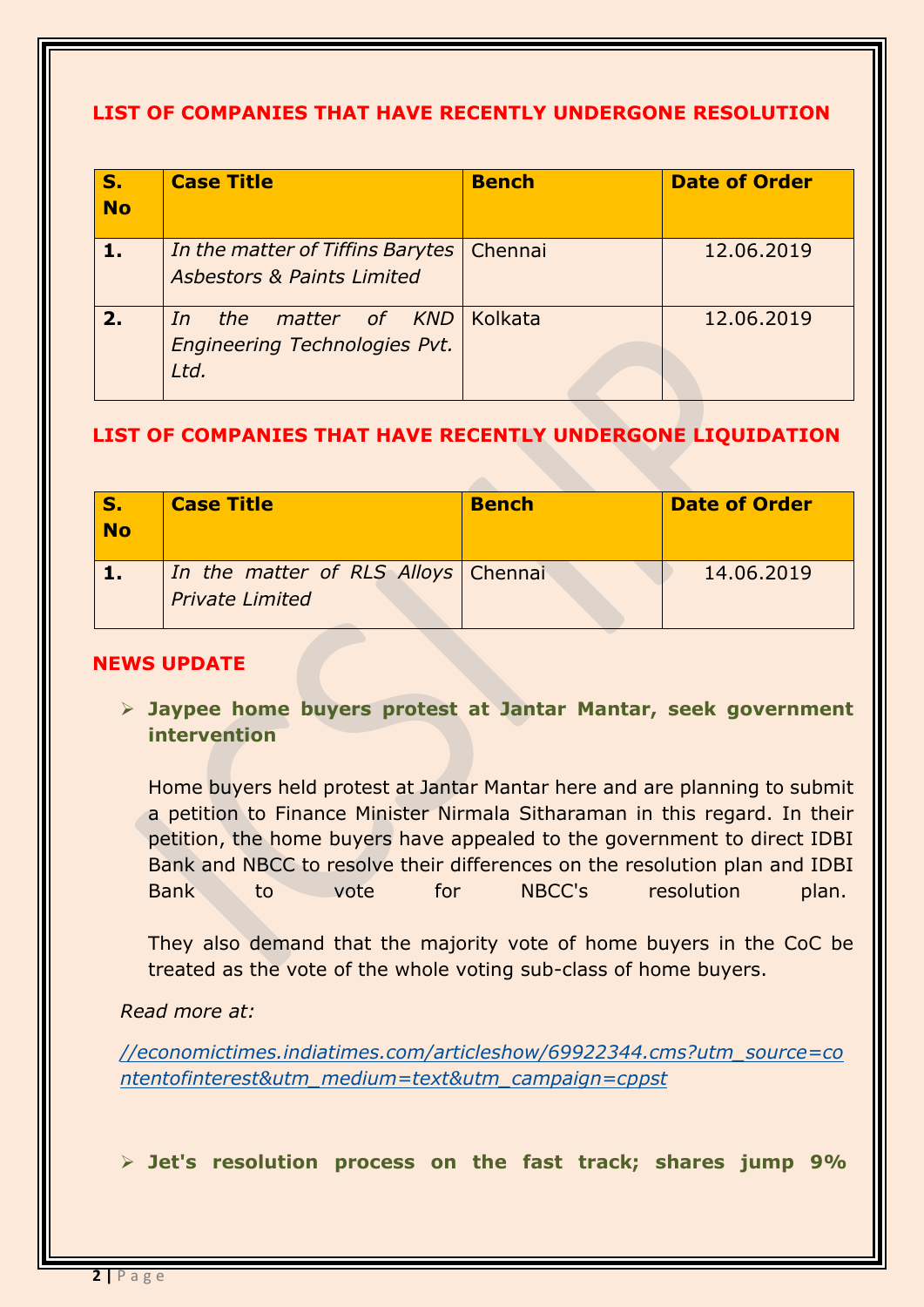Shares of Jet Airways jumped nearly 9 per cent in morning trade on Monday even as media reports suggested that the insolvency resolution professional has put the grounded airline's resolution process on the fast track.

NCLT on 20th June, 2019 admitted an insolvency plea by Jet's top lender State Bank of India. In their order, the judges halved the deadline for the resolution process to 90 days from the usual 180 days, saying this was a matter of "national importance".

#### *Read more at:*

*[//economictimes.indiatimes.com/articleshow/69922128.cms?utm\\_source=](https://economictimes.indiatimes.com/articleshow/69922128.cms?utm_source=contentofinterest&utm_medium=text&utm_campaign=cppst) [contentofinterest&utm\\_medium=text&utm\\_campaign=cppst](https://economictimes.indiatimes.com/articleshow/69922128.cms?utm_source=contentofinterest&utm_medium=text&utm_campaign=cppst)*

| $S_{1}$   | Case                                                                                                  | Date of             | <b>Courts</b>    | <b>Brief</b>                                                                                                                                                                                                                                                                                                                                                                                                                                                               | <b>Case link</b>                                                                                                                                                                                                                                                                            |
|-----------|-------------------------------------------------------------------------------------------------------|---------------------|------------------|----------------------------------------------------------------------------------------------------------------------------------------------------------------------------------------------------------------------------------------------------------------------------------------------------------------------------------------------------------------------------------------------------------------------------------------------------------------------------|---------------------------------------------------------------------------------------------------------------------------------------------------------------------------------------------------------------------------------------------------------------------------------------------|
|           |                                                                                                       |                     |                  |                                                                                                                                                                                                                                                                                                                                                                                                                                                                            |                                                                                                                                                                                                                                                                                             |
| No.<br>1. | <b>Details</b><br>Asset<br>Reconstruc<br>tion<br>Company<br>India Ltd.<br>v. Gopal<br>Krishna<br>Raju | Order<br>18.06.2019 | NCLT,<br>Chennai | While disposing-off an<br>application seeking<br>directions for inclusion<br>of applicant's claim by<br>RP, after recording<br>RP's submissions that<br>applicant's claim has<br>been decided by DRT<br>and that the same has<br>been subjected to $a$<br>review by DRT itself,<br>the NCLT directed RP<br>to collate applicant's<br>claim (as per the<br>recovery certificate)  <br>making such claim<br>subject to outcome of<br>the review petition<br>pending disposal | https://ibbi.go<br>v.in//webadmi<br>n/pdf/order/20<br>19/Jun/18th%<br>20Jun%20201<br>9%20in%20th<br>e%20matter%<br>20of%20Gopal<br>%20Krishna%<br>20Raju%20(A<br>nandram%20<br>Developers%2<br>OPvt.%20Ltd.<br>%20MA-144-<br>2019%20in%2<br>OCP-603-<br>2018 2019-<br>$06 -$<br>21%2017:29: |
|           |                                                                                                       |                     |                  | before Hon'ble DRT.                                                                                                                                                                                                                                                                                                                                                                                                                                                        | 28.pdf                                                                                                                                                                                                                                                                                      |

### **BRIEF OF JUDGEMENTS**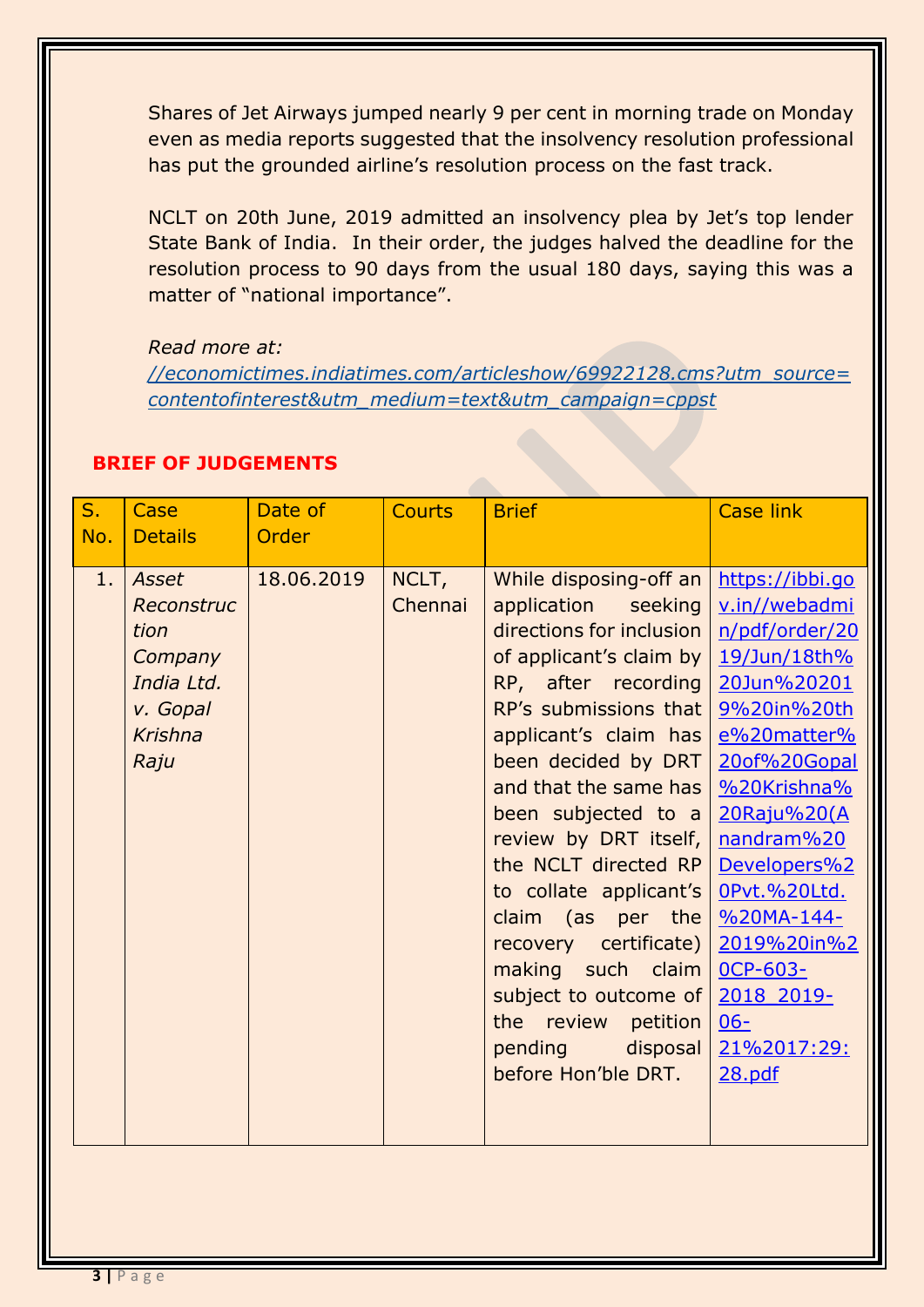| 2. | S.Rajgopal     | 18.06.2019 | NCLT,   | respect of an<br>In                       | https://ibbi.go      |
|----|----------------|------------|---------|-------------------------------------------|----------------------|
|    | (RP for        |            | Chennai | $insolvency$ resolution $\nu.in//webadmi$ |                      |
|    | Frontier       |            |         | process, the RP had   n/pdf/order/20      |                      |
|    | Lifeline       |            |         | filed an application $19/$ Jun/18th%      |                      |
|    | $Ltd.$ ) v.    |            |         | seeking exclusion of 20Jun%20201          |                      |
|    | Deputy         |            |         | 43 days and a further   9%20in%20th       |                      |
|    | <b>General</b> |            |         | extension of CIRP                         | e%20matter%          |
|    | Manager        |            |         | period by another 43                      | 20of%20Fronti        |
|    |                |            |         | days. The CoC had                         | er%20Lifeline        |
|    |                |            |         | earlier received                          | a <u>%20Pvt.%20L</u> |
|    |                |            |         | resolution plan which                     | td.%20MA-            |
|    |                |            |         | was not acceptable 430-                   |                      |
|    |                |            |         | and had accordingly 2019%20in%2           |                      |
|    |                |            |         | directed the RA to 0CP-698-IB-            |                      |
|    |                |            |         | its offer. $\vert$<br>revise              |                      |
|    |                |            |         |                                           | 2017 2019-           |
|    |                |            |         | Subsequently,                             | $06 -$               |
|    |                |            |         | another Resolution 21%2017:47:            |                      |
|    |                |            |         | Plan was submitted                        | 37.pdf               |
|    |                |            |         | but the same was also                     |                      |
|    |                |            |         | rejected on<br>the                        |                      |
|    |                |            |         | ground that it is far                     |                      |
|    |                |            |         | below the liquidation                     |                      |
|    |                |            |         | value.<br>In<br>such                      |                      |
|    |                |            |         | circumstances, CoC                        |                      |
|    |                |            |         | had sought time to                        |                      |
|    |                |            |         | take a call on the                        |                      |
|    |                |            |         | Resolution Plan.                          |                      |
|    |                |            |         |                                           |                      |
|    |                |            |         | The NCLT, however,                        |                      |
|    |                |            |         | took a view that since                    |                      |
|    |                |            |         | CoC has neither been                      |                      |
|    |                |            |         | restrained by the AA                      |                      |
|    |                |            |         | external<br>any<br><b>or</b>              |                      |
|    |                |            |         | agency from taking a                      |                      |
|    |                |            |         | decision, there is no                     |                      |
|    |                |            |         | ground to grant either                    |                      |
|    |                |            |         | extension or exclusion                    |                      |
|    |                |            |         | of period as sought                       |                      |
|    |                |            |         | for. More so, when                        |                      |
|    |                |            |         | there is no resolution                    |                      |
|    |                |            |         | passed by the CoC                         |                      |
|    |                |            |         | seeking<br>such                           |                      |
|    |                |            |         |                                           |                      |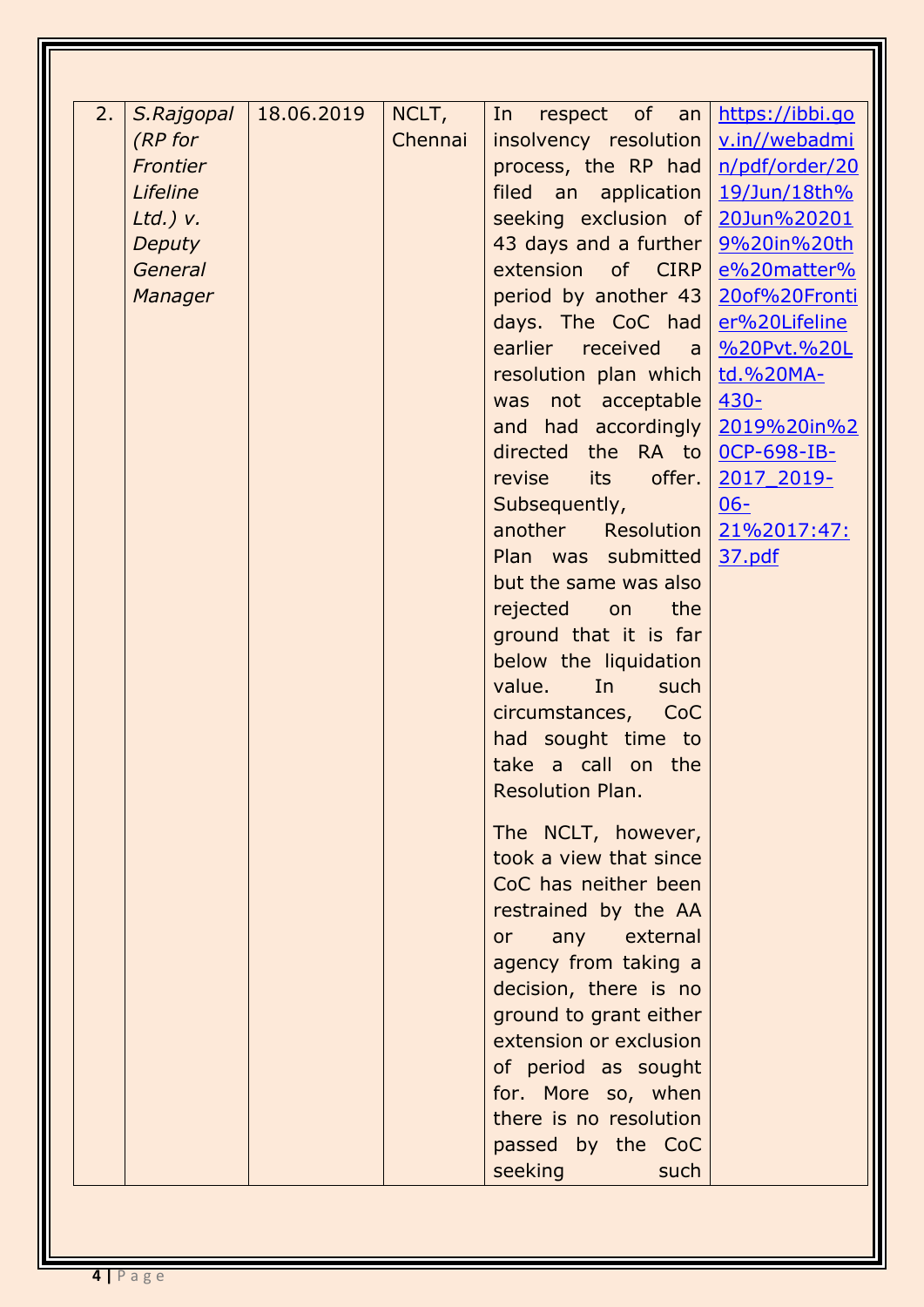|    |                                                                         |            |                                                     | exclusion<br>or<br>extension.<br>also<br><b>NCLT</b><br>recorded<br>that, even in the<br>event of liquidation, it<br>shall be open to the<br>Liquidator to sell the<br>CD<br>going<br>as<br>a<br>concern.                                                                                                                                                                                                                                                                                                                                                                                                                                                              |                                                                                                                                                                                                                                                                                                 |
|----|-------------------------------------------------------------------------|------------|-----------------------------------------------------|------------------------------------------------------------------------------------------------------------------------------------------------------------------------------------------------------------------------------------------------------------------------------------------------------------------------------------------------------------------------------------------------------------------------------------------------------------------------------------------------------------------------------------------------------------------------------------------------------------------------------------------------------------------------|-------------------------------------------------------------------------------------------------------------------------------------------------------------------------------------------------------------------------------------------------------------------------------------------------|
| 3. | <b>State Bank</b><br>of India v.<br><b>Bhushan</b><br>Energy<br>Limited | 30.05.2019 | NCLT,<br>Principal<br>Bench,<br><b>New</b><br>Delhi | while<br><b>The</b><br>NCLT,<br>the<br>approving<br>resolution<br>plan<br>submitted<br>Tata<br>by<br><b>Bhushan</b><br>for<br><b>Steel</b><br>Energy Limited, made<br>following observations<br>in connection with the<br>term "undischarged<br><i>insolvent"</i> under<br>Section 29A of the<br>Insolvency<br>and<br><b>Bankruptcy Code:</b><br><b>Not</b><br>only<br>1.<br>individuals, but a<br>Body Corporate can<br>also<br>be<br>an<br>"undischarged<br>insolvent" in terms of<br>Section 29 A(a) of the<br>Code. (The expression<br>'person' used<br>in<br>Section 29A of the<br>Code has been<br>defined to include a<br>body corporate<br>(company) by virtue | https://ibbi.go<br>v.in//webadmi<br>n/pdf/order/20<br>19/Jun/30th%<br>20May%20201<br>9%20in%20th<br>e%20matter%<br>20of%20Bhus<br>han%20Energ<br>y%20Limited<br>%20C.A.%20N<br>$0.929(PB)$ -<br>2018%20in%2<br>$OC.P.$ %20(IB)-<br>$530(PB)$ -<br>2017 2019-<br>$06 -$<br>06%2016:15:<br>54.pdf |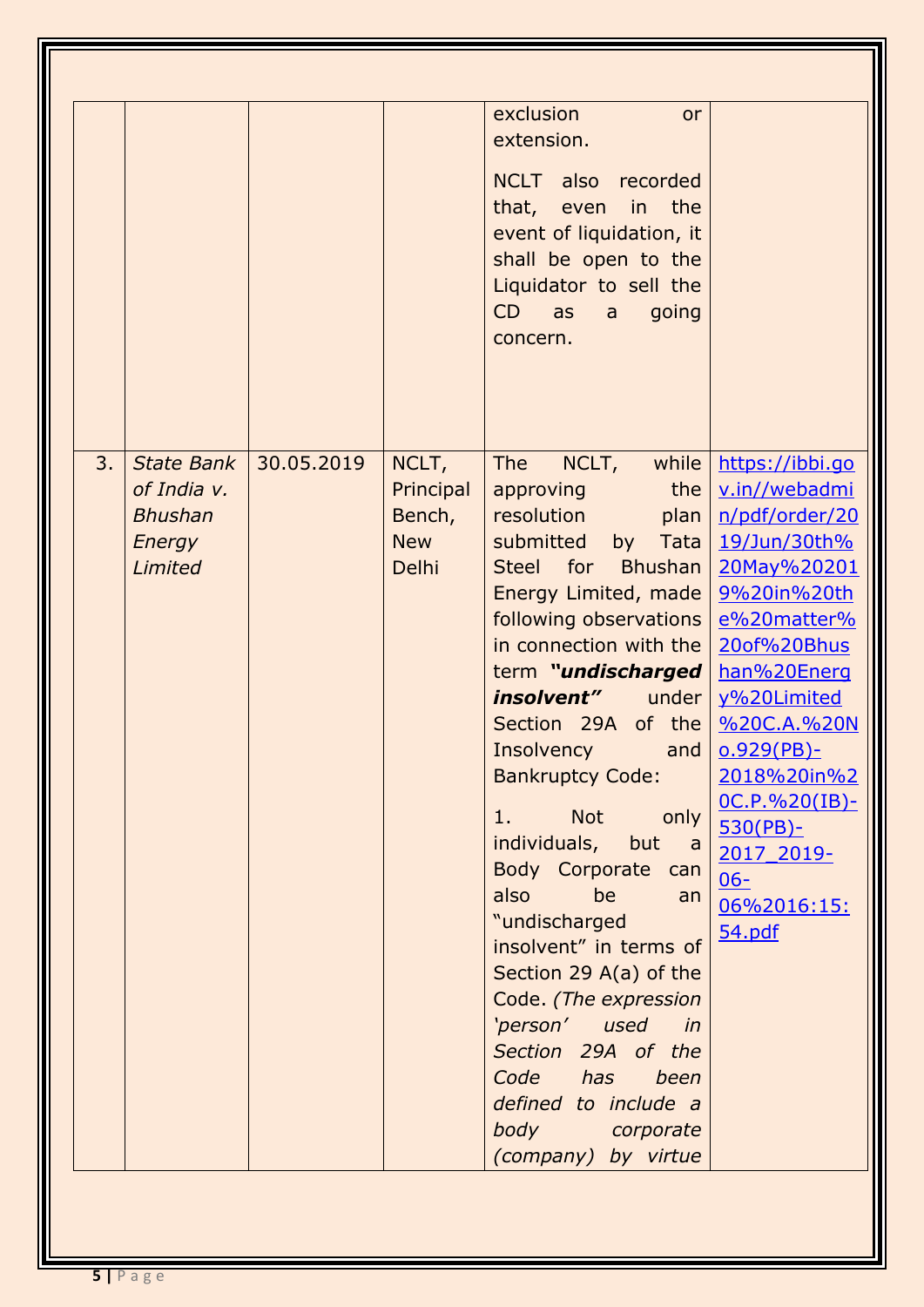|    |                                                             |            |                  | of Section 3(23) of the<br>Code.)<br>2. Section 7, Section 9<br>and Section<br>10<br>proceedings<br>are<br>summary proceedings<br>for the determination<br>of default which are<br>not conclusive in<br>The<br>nature.<br><b>Adjudicating Authority</b><br>further noted that<br>CIRP is a rescue<br>process and while a<br>company is under<br>CIRP, it cannot be said<br>to be 'undischarged<br>insolvent'.<br>The Tribunal<br>3.<br>observed that it is<br>extremely doubtful<br>whether<br>the<br>Adjudicating<br>Authority- NCLT has<br>jurisdiction to issue<br>such a declaration by<br>adopting a summary<br>procedure. |                                                                                                                                                                               |
|----|-------------------------------------------------------------|------------|------------------|---------------------------------------------------------------------------------------------------------------------------------------------------------------------------------------------------------------------------------------------------------------------------------------------------------------------------------------------------------------------------------------------------------------------------------------------------------------------------------------------------------------------------------------------------------------------------------------------------------------------------------|-------------------------------------------------------------------------------------------------------------------------------------------------------------------------------|
| 4. | Mr. Ashok<br>Velamur<br>Seshadari<br>V.<br>Arumugam<br>samy | 26.06.2019 | NCLT,<br>Chennai | application<br>An<br>was<br>filed by the RP against<br>the<br>promoters/directors<br><b>of</b><br>the<br>Corporate<br><b>Debtor</b><br>for<br>non-<br>cooperation<br>from<br>them during the CIRP.<br>promoters<br><b>The</b><br>had<br>refused to hand over<br>documents<br>some                                                                                                                                                                                                                                                                                                                                               | https://ibbi.go<br>v.in//webadmi<br>n/pdf/order/20<br>19/Jul/26th%2<br>0Jun%202019<br>%20in%20the<br>%20matter%2<br>0of%20R.%20<br>A.%20Samy%<br>20Trading%20<br>Private%20Li |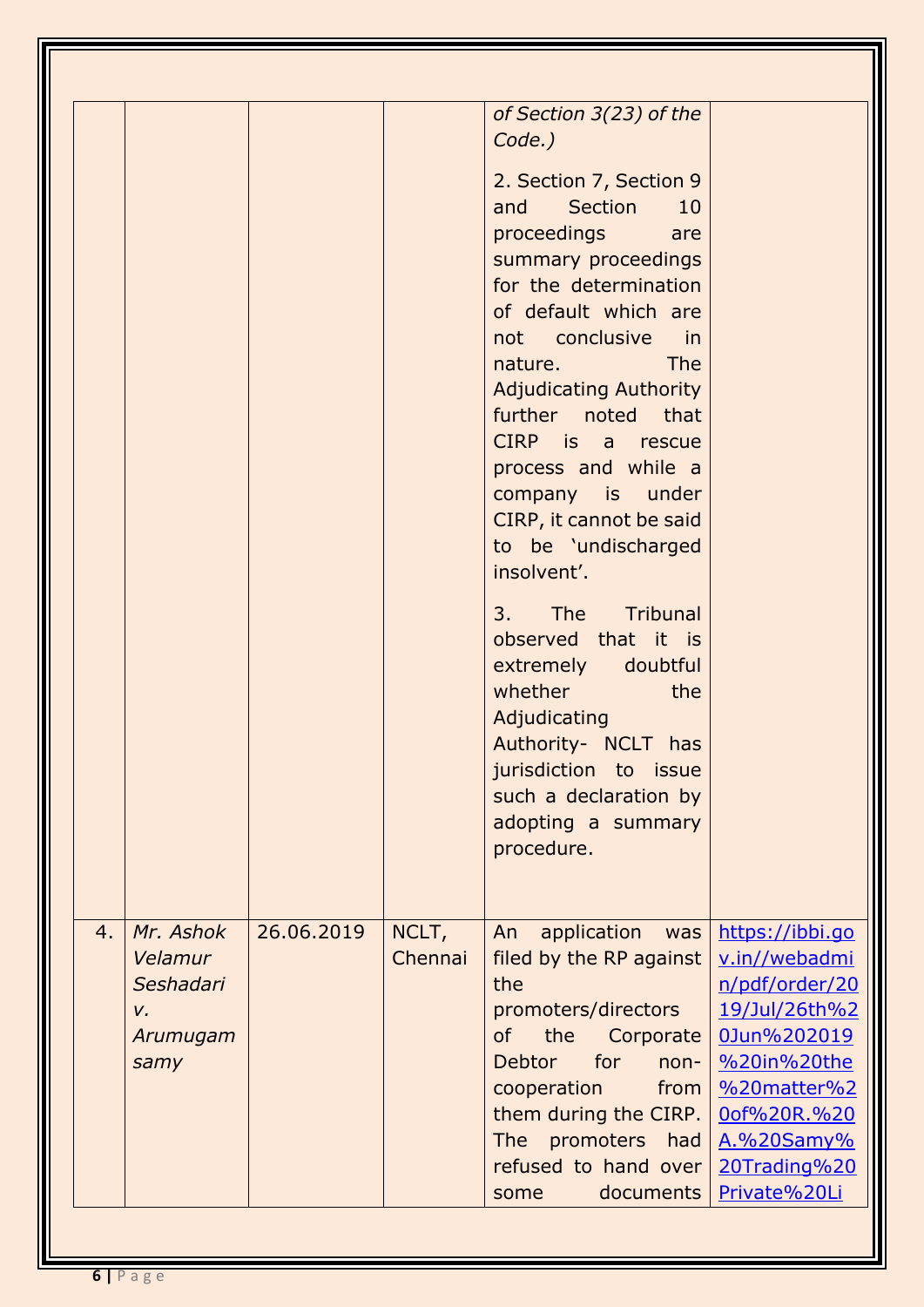|    |                                                                                                              |            |                  | asked for by the RP to $\sqrt{\frac{mited\%20MA}{}}$<br>enable him to prepare   588-<br>the Expression of $2019\%20\text{in}\%2$<br>Interest (EOI). After 0IBA-332-<br>multiple attempts by 2019 2019-<br>the RP and outright $07-$<br>refusal<br>promoters, the instant $\frac{15.pdf}{25}$<br>application was filed<br>by the RP.<br>After considering the<br>facts, NCLT directed<br>said<br>promoters/directors<br>hand<br>to to<br>over<br>documents sought for<br>by the RP within a<br>week so that the RP<br>could discharge his<br>duties. It was further<br>directed that any<br>failure to do so would<br>result in taking<br>assistance of police<br>authorities for the<br>purposes of hand over<br>of custody and control<br>of the assets to the<br>applicant/RP. | by the $0.3\frac{0.3062010:44}{5}$                                                                                                                                        |
|----|--------------------------------------------------------------------------------------------------------------|------------|------------------|----------------------------------------------------------------------------------------------------------------------------------------------------------------------------------------------------------------------------------------------------------------------------------------------------------------------------------------------------------------------------------------------------------------------------------------------------------------------------------------------------------------------------------------------------------------------------------------------------------------------------------------------------------------------------------------------------------------------------------------------------------------------------------|---------------------------------------------------------------------------------------------------------------------------------------------------------------------------|
| 5. | <b>Accord Life</b><br><b>Spec</b><br>Private<br>Limited v.<br>Sripatham<br>Venkatsubr<br>amanian<br>Ramkumar | 27.06.2019 | NCLT,<br>Chennai | application<br>An<br>was<br>preferred<br>by<br>an<br>unsuccessful<br><b>Resolution</b><br>Applicant<br>seeking<br>(RA)<br>directions to the RP to   %20in%20the<br>place their plan before<br>the CoC for their<br>consideration.<br>After  <br>taking account of the<br>facts, the<br>Tribunal<br>observed<br>that<br>the                                                                                                                                                                                                                                                                                                                                                                                                                                                       | https://ibbi.go<br>v.in//webadmi<br>n/pdf/order/20<br>19/Jul/27th%2<br>0Jun%202019<br>%20matter%2<br>0of%20Orchid<br>%20Pharma%<br>20Limited%20<br>MA-578-<br>2019%20in%2 |